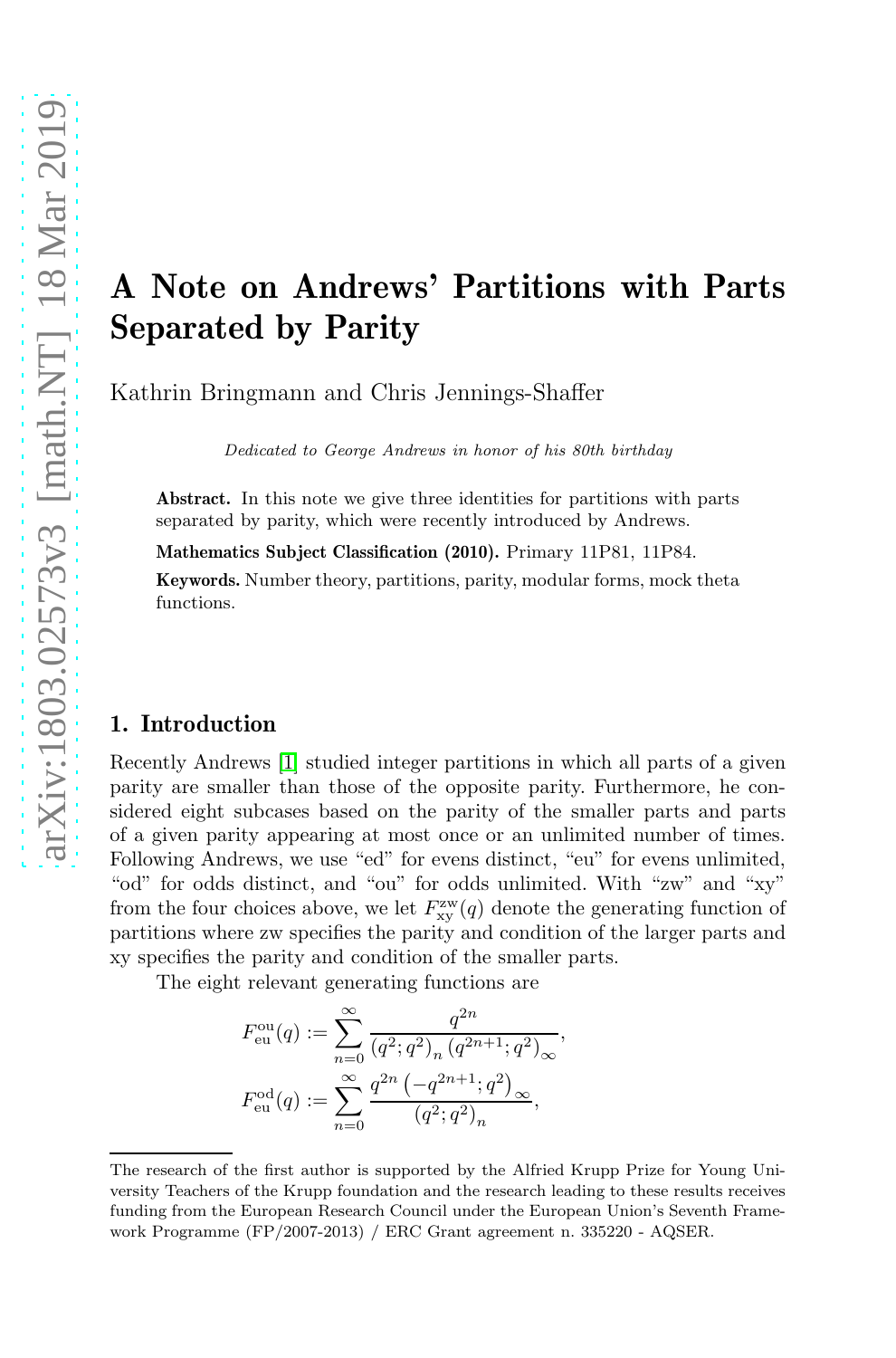$$
\begin{aligned} F_{\text{ed}}^{\text{ou}}(q) &:= \sum_{n=0}^{\infty} \frac{\left(-q^2;q^2\right)_n q^{2n+2}}{\left(q^{2n+3};q^2\right)_{\infty}}, \\ F_{\text{ed}}^{\text{od}}(q) &:= \sum_{n=0}^{\infty} q^{2n+2} \left(-q^2,q^2\right)_n \left(-q^{2n+3};q^2\right)_{\infty}, \\ F_{\text{ou}}^{\text{eu}}(q) &:= \sum_{n=0}^{\infty} \frac{q^{2n+1}}{\left(q;q^2\right)_{n+1} \left(q^{2n+2};q^2\right)_{\infty}}, \\ F_{\text{ou}}^{\text{ed}}(q) &:= \sum_{n=0}^{\infty} \frac{q^{2n+1} \left(-q^{2n+2};q^2\right)_{\infty}}{\left(q;q^2\right)_{n+1}}, \\ F_{\text{od}}^{\text{eu}}(q) &:= \sum_{n=0}^{\infty} \frac{q^{2n+1} \left(-q;q^2\right)_n}{\left(q^{2n+2};q^2\right)_{\infty}}, \\ F_{\text{od}}^{\text{ed}}(q) &:= \sum_{n=0}^{\infty} q^{2n+1} \left(-q;q^2\right)_n \left(-q^{2n+2};q^2\right)_{\infty}. \end{aligned}
$$

Here we are using the standard product notation  $(a;q)_n := \prod_{j=0}^{n-1} (1 - aq^j)$ for  $n \in \mathbb{N}_0 \cup \{\infty\}$ . We note that with the exception of  $F_{\text{eu}}^{\text{ou}}(q)$  and  $F_{\text{eu}}^{\text{od}}(q)$ , we do not allow the subpartition consisting of the smaller parts to be empty.

Andrews' identities (after minor corrections) can be stated as

$$
F_{eu}^{ou}(q) = \frac{1}{(1-q)(q^2;q^2)_{\infty}},
$$
  
\n
$$
F_{eu}^{od}(q) = \frac{1}{2} \left( \frac{1}{(q^2;q^2)_{\infty}} + (-q;q^2)_{\infty}^2 \right),
$$
  
\n
$$
F_{eu}^{ou}(-q) = \frac{1}{2(-q;q^2)_{\infty}} \left( (-q;q)_{\infty} - 1 - \sum_{n=0}^{\infty} q^{\frac{n(3n-1)}{2}} (1-q^n) \right),
$$
  
\n
$$
F_{ou}^{eu}(q) = \frac{1}{1-q} \left( \frac{1}{(q;q^2)_{\infty}} - \frac{1}{(q^2;q^2)_{\infty}} \right),
$$
  
\n
$$
F_{ou}^{ed}(-q) = -\frac{(-q^2;q^2)_{\infty}}{2} \left( 2 - \frac{1}{(-q;q)_{\infty}} - \sum_{n=0}^{\infty} \frac{q^{n^2+n}}{(-q;q)_n^2 (1+q^{n+1})} \right),
$$
  
\n
$$
F_{od}^{eu}(-q) = -\frac{1}{(q^2;q^2)_{\infty}} \sum_{j=1}^{\infty} \sum_{n=j}^{\infty} (-1)^{n+j} q^{\frac{n(3n+1)}{2}-j^2} (1-q^{2n+1}).
$$

Surprisingly, these identities are derived with little more than the  $q$ -binomial theorem, Heine's transformation, and the Rogers-Fine identity. In the following theorem, we give new identities for  $F_{\text{ed}}^{\text{od}}(q)$ ,  $F_{\text{od}}^{\text{ed}}(q)$ , and  $F_{\text{ou}}^{\text{ed}}(-q)$ .

<span id="page-1-0"></span>Theorem 1.1. The following identities hold,

<span id="page-1-1"></span>
$$
F_{\text{ed}}^{\text{od}}(q) = \frac{q(-q;q^2)_{\infty}}{1-q} \left(1 - \frac{(-q^2;q^2)_{\infty}}{(-q;q^2)_{\infty}}\right),\tag{1.1}
$$

<span id="page-1-2"></span>
$$
F_{\text{od}}^{\text{ed}}(q) = \frac{q(-q^2; q^2)_{\infty}}{1 - q} \left(2 - \frac{(-q; q^2)_{\infty}}{(-q^2; q^2)_{\infty}}\right),\tag{1.2}
$$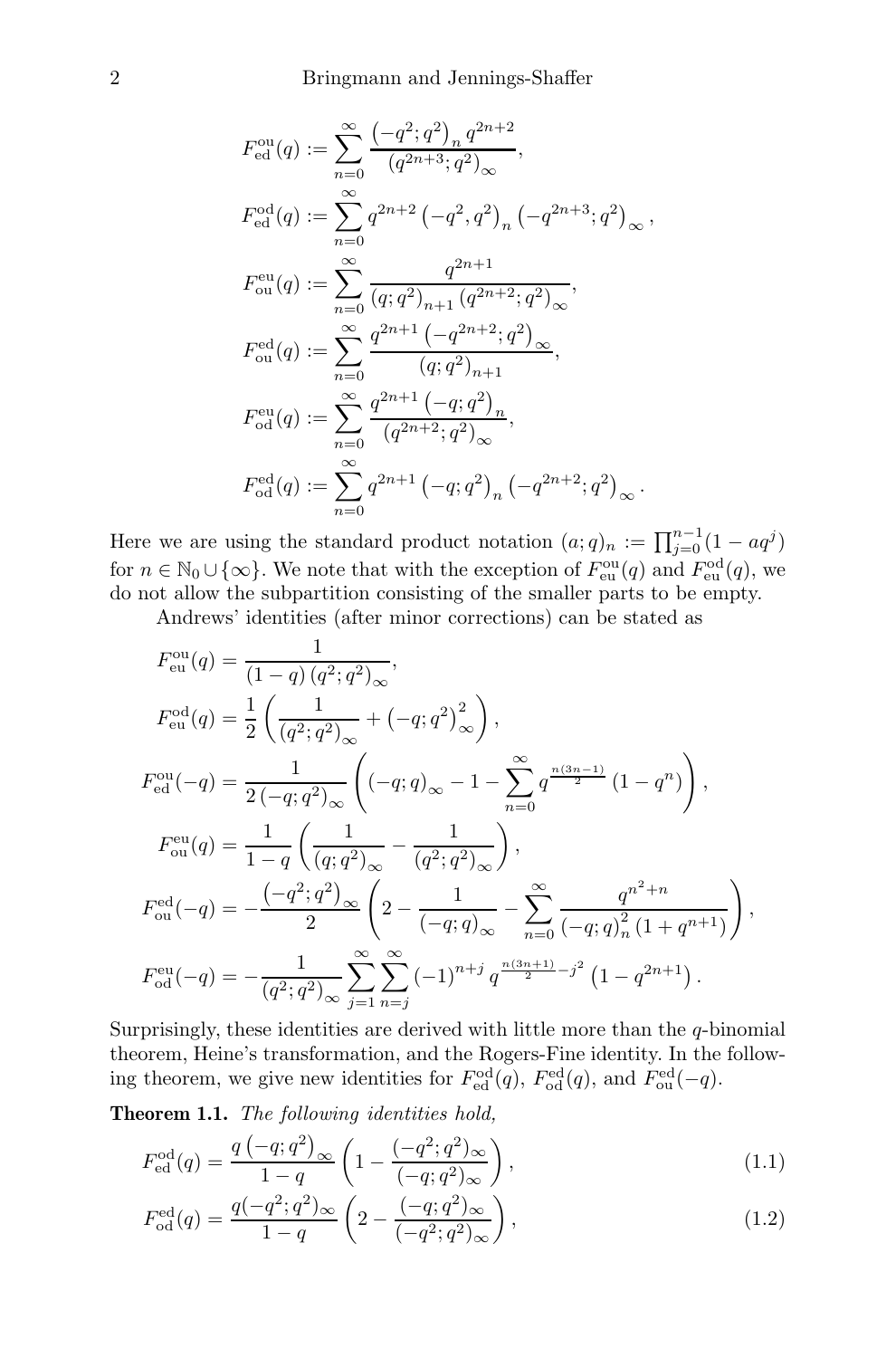A Note on Andrews' Partitions with Parts Separated by Parity 3

$$
F_{\text{ou}}^{\text{ed}}(-q) = -\frac{\left(-q^2; q^2\right)_{\infty}}{2} \left(2 - \frac{1}{\left(-q; q\right)_{\infty}} - \frac{2}{\left(q; q\right)_{\infty}} \sum_{n \in \mathbb{Z}} \frac{\left(-1\right)^n q^{\frac{3n(n+1)}{2}}}{1+q^n}\right). \tag{1.3}
$$

*Remark*. The functions  $F_{\text{ed}}^{\text{od}}(q)$  and  $F_{\text{od}}^{\text{ed}}(q)$  are basically modular functions. Also we find that  $F_{\text{ou}}^{\text{ed}}(-q)$  is related to Ramanujan's third order mock theta function  $f(q)$ , as

<span id="page-2-1"></span>
$$
f(q) := \sum_{n=0}^{\infty} \frac{q^{n^2}}{(-q;q)_n^2} = \frac{2}{(q;q)_{\infty}} \sum_{n \in \mathbb{Z}} \frac{(-1)^n q^{\frac{n(3n+1)}{2}}}{1+q^n}
$$
  
= 
$$
2 - \frac{2}{(q;q)_{\infty}} \sum_{n \in \mathbb{Z}} \frac{(-1)^n q^{\frac{3n(n+1)}{2}}}{1+q^n},
$$

where the final equality uses Euler's pentagonal numbers theorem.

# 2. Proof of Theorem [1.1](#page-1-0)

To prove equations  $(1.1)$  and  $(1.2)$ , we require the following q-series identity,

$$
\sum_{n=0}^{\infty} \frac{(x;q)_n q^n}{(y;q)_n} = \frac{q(x;q)_{\infty}}{y(y;q)_{\infty} \left(1 - \frac{xq}{y}\right)} + \frac{\left(1 - \frac{q}{y}\right)}{\left(1 - \frac{xq}{y}\right)}.
$$
\n(2.1)

We note that  $(2.1)$  is  $(4.1)$  from [\[3\]](#page-4-1) and was proved with Heine's transformation [\[4,](#page-4-2) page 241, (III.2)]. To prove equation [\(1.3\)](#page-2-1) we require the concept of a Bailey pair and Bailey's Lemma, which are described in [\[2,](#page-4-3) Chapter 3]. A pair of sequences  $(\alpha, \beta)$  is called a *Bailey pair relative* to  $a = q$  if

<span id="page-2-2"></span><span id="page-2-0"></span>
$$
\beta_n = \sum_{j=0}^n \frac{\alpha_j}{(q;q)_{n-j}(q^2;q)_{n+j}}.
$$

A limiting form of Bailey's Lemma states that if  $(\alpha_n, \beta_n)$  is a Bailey pair relative to  $q$ , then

<span id="page-2-3"></span>
$$
\sum_{n=0}^{\infty} q^{n^2+n} \beta_n = \frac{1}{(q^2;q)_{\infty}} \sum_{n=0}^{\infty} q^{n^2+n} \alpha_n.
$$
 (2.2)

The Bailey pair we use is given by

$$
\beta_n' := \frac{1}{(-q;q)_n^2 (1+q^{n+1})}, \qquad \alpha_n' := \frac{2(-1)^n q^{\frac{n(n+1)}{2}} (1-q^{2n+1})}{(1-q)(1+q^n)(1+q^{n+1})}, \qquad (2.3)
$$

which follows from taking the Bailey pair from Theorem 8 of [\[5\]](#page-4-4) with  $a \to q$ ,  $b = -1, c = -q$ , and  $d = -1$  and dividing both  $\alpha_n$  and  $\beta_n$  by  $(1 + q)$ .

Proof of Theorem [1.1.](#page-1-0) We find that

$$
F_{\text{ed}}^{\text{od}}(q) = (-q; q^2)_{\infty} \sum_{n=1}^{\infty} \frac{(-q^2; q^2)_{n-1} q^{2n}}{(-q; q^2)_n}
$$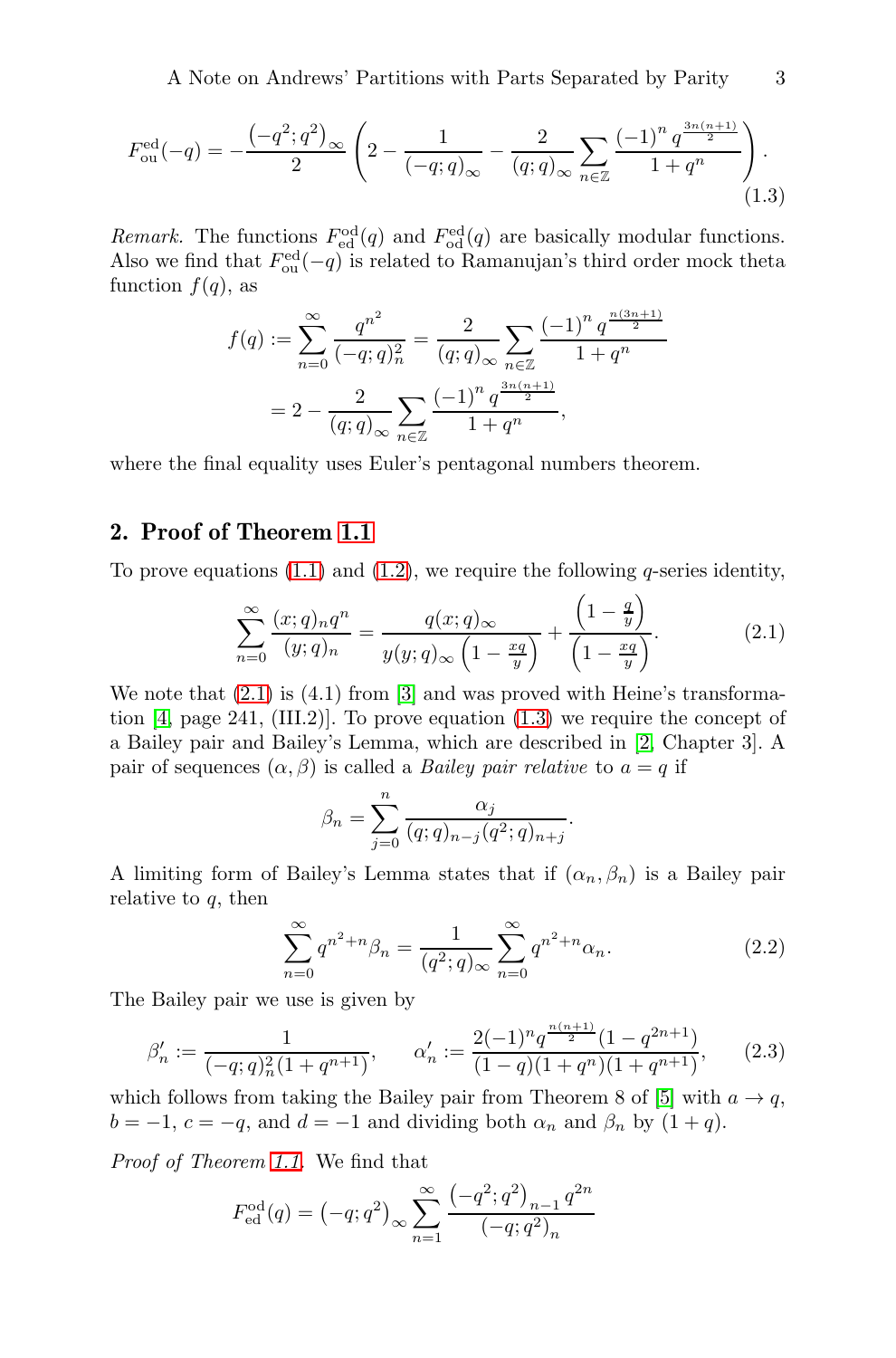$$
=\frac{\left(-q;q^2\right)_{\infty}}{2}\left(-1+\sum_{n=0}^{\infty}\frac{\left(-1;q^2\right)_n q^{2n}}{\left(-q;q^2\right)_n}\right).
$$

With  $q \mapsto q^2$ ,  $x = -1$ , and  $y = -q$ , equation [\(2.1\)](#page-2-0) implies that

$$
\sum_{n=0}^{\infty} \frac{(-1;q^2)q^{2n}}{(-q;q^2)_n} = -\frac{q(-1;q^2)_{\infty}}{(-q;q^2)_{\infty}(1-q)} + \frac{1+q}{1-q}.
$$

Equation [\(1.1\)](#page-1-1) then follows after elementary simplifications. Similarly, we have that

$$
F_{\text{od}}^{\text{ed}}(q) = (-q^2; q^2)_{\infty} \sum_{n=0}^{\infty} \frac{(-q; q^2)_n q^{2n+1}}{(-q^2; q^2)_n}.
$$

By applying [\(2.1\)](#page-2-0) with  $q \mapsto q^2$ ,  $x = -q$ , and  $y = -q^2$ , we find that

$$
\sum_{n=0}^{\infty} \frac{\left(-q;q^2\right)q^{2n}}{\left(-q^2;q^2\right)_n} = -\frac{\left(-q;q^2\right)_{\infty}}{\left(-q^2;q^2\right)_{\infty}\left(1-q\right)} + \frac{2}{1-q},
$$

and [\(1.2\)](#page-1-2) follows.

For  $F_{\text{ou}}^{\text{ed}}(q)$ , we begin with Andrews' identity [\[1\]](#page-4-0)

$$
F_{\text{ou}}^{\text{ed}}(-q) = -\frac{\left(-q^2; q^2\right)_{\infty}}{2} \left(2 - \frac{1}{(-q; q)_{\infty}} - \sum_{n=0}^{\infty} \frac{q^{n^2 + n}}{(-q; q)_n^2 \left(1 + q^{n+1}\right)}\right).
$$

By applying [\(2.2\)](#page-2-2) to the Bailey pair  $(\alpha', \beta')$  in [\(2.3\)](#page-2-3), we have that

$$
\sum_{n=0}^{\infty} \frac{q^{n^2+n}}{(-q;q)_n^2 (1+q^{n+1})} = \frac{2}{(q;q)_{\infty}} \sum_{n=0}^{\infty} \frac{(-1)^n q^{\frac{3n(n+1)}{2}} (1-q^{2n+1})}{(1+q^n)(1+q^{n+1})}.
$$

We use the partial fraction decomposition

$$
\frac{1 - q^{2n+1}}{(1 + q^n) (1 + q^{n+1})} = \frac{1}{1 + q^n} - \frac{q^{n+1}}{1 + q^{n+1}},
$$

to deduce that

$$
\sum_{n=0}^{\infty} \frac{(-1)^n q^{\frac{3n(n+1)}{2}} (1 - q^{2n+1})}{(1 + q^n) (1 + q^{n+1})} = \sum_{n=0}^{\infty} (-1)^n q^{\frac{3n(n+1)}{2}} \left( \frac{1}{1 + q^n} - \frac{q^{n+1}}{1 + q^{n+1}} \right)
$$

$$
= \sum_{n \in \mathbb{Z}} \frac{(-1)^n q^{\frac{3n(n+1)}{2}}}{1 + q^n}.
$$

Altogether this implies equation [\(1.3\)](#page-2-1).  $\Box$ 

By applying Theorem 1.1 part 3 of  $[6]$  to the Bailey pair  $E(3)$  of  $[7]$ , we find that

$$
F_{\text{od}}^{\text{ed}}(-q) = -\frac{q (q;q)_{\infty} (-q^2;q^2)_{\infty}^2}{(q^2;q^2)_{\infty}^2} \times \sum_{n=0}^{\infty} \sum_{m=0}^{\infty} (-1)^m q^{\frac{n(n+3)}{2} + 2nm + 2m^2 + 2m} (1+q^{2m+1}).
$$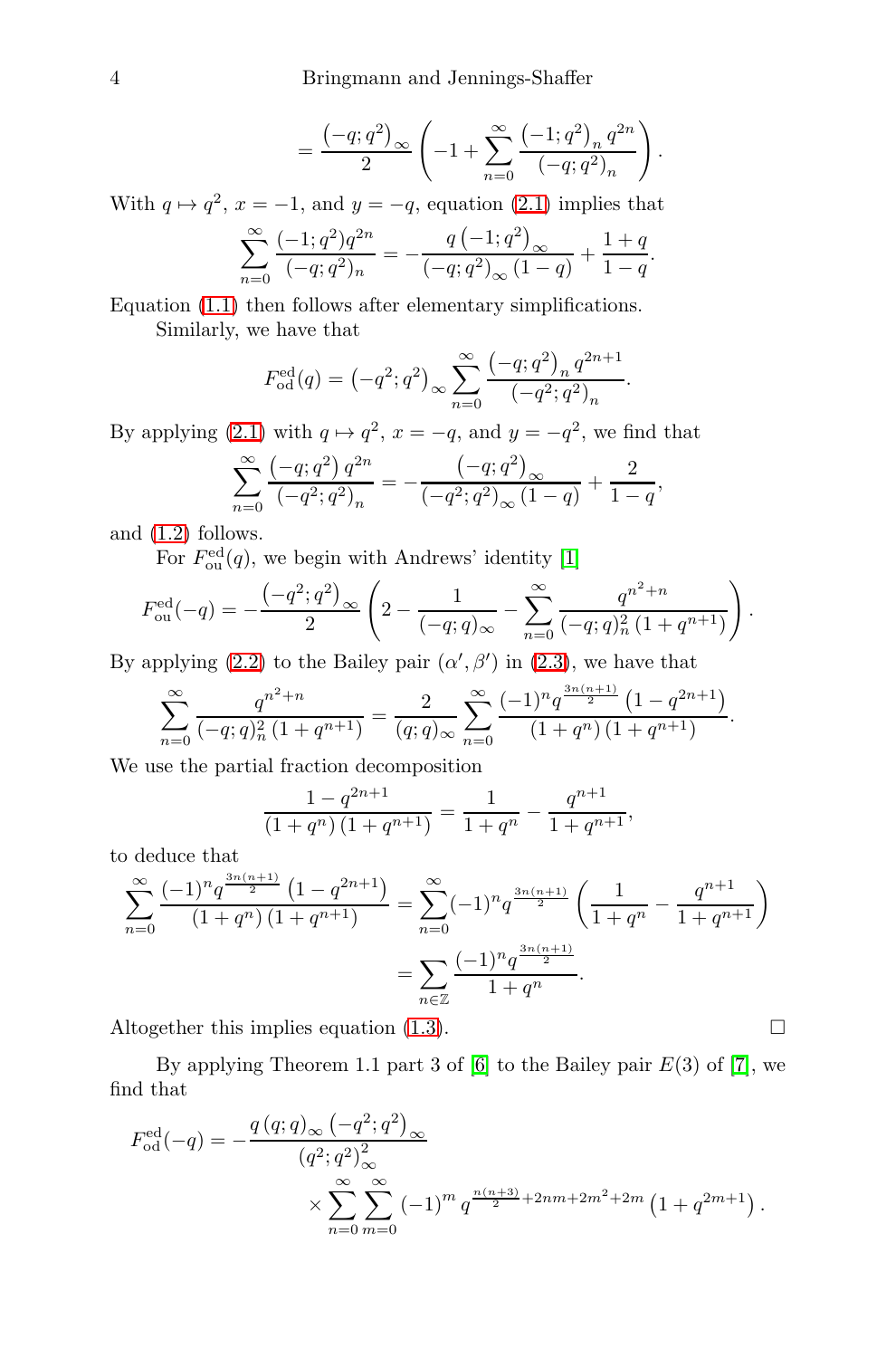As such, we have that

$$
\left(\sum_{n,m\geq 0} -\sum_{n,m<0} \right) (-1)^m q^{\frac{n(n+3)}{2}+2nm+2m(m+1)} = \frac{2 (q^2;q^2)_{\infty}}{(1+q) (q;q^2)_{\infty}} - \frac{(q^2;q^2)_{\infty}}{(1+q) (-q^2;q^2)_{\infty}}.
$$

We note that the corresponding quadratic form is degenerate, and so a priori the modularity properties of this theta function are unclear. More generally, one can prove directly that, for  $c \in \mathbb{N}$ ,

$$
\sum_{n,m\geq 0} z^n w^m q^{n^2+2cnm+c^2m^2} = \frac{1}{1-\frac{w}{z^c}} \sum_{k=0}^{c-1} \sum_{n=0}^{\infty} z^{cn+k} q^{(cn+k)^2} \left(1-\frac{w^{n+1}}{z^{cn+c}}\right).
$$

The above is a sum of partial theta functions, which sometimes combine to give a modular form.

## Acknowledgments

The authors thank George Andrews, Karl Mahlburg, and the anonymous referee for their careful reading and comments on an earlier version of this manuscript.

## <span id="page-4-0"></span>References

- [1] G. E. Andrews, Partitions with parts separated by parity, Annals of Combinatorics, accepted for publication.
- <span id="page-4-3"></span>[2] G. E. Andrews, q-series: their development and application in analysis, number theory, combinatorics, physics, and computer algebra, volume 66 of CBMS Regional Conference Series in Mathematics. Published for the Conference Board of the Mathematical Sciences, Washington, DC; by the American Mathematical Society, Providence, RI, 1986.
- <span id="page-4-1"></span>[3] G. E. Andrews, M. V. Subbarao, and M. Vidyasagar. A family of combinatorial identities. Canad. Math. Bull., 15, 11–18, 1972.
- <span id="page-4-2"></span>[4] G. Gasper and M. Rahman. Basic hypergeometric series, volume 45 of Encyclopedia of Mathematics and its Applications, Cambridge University Press, Cambridge, 1990.
- <span id="page-4-4"></span>[5] J. Lovejoy, Lacunary partition functions, Math. Res. Lett. 9 (2-3), 191–198, 2002.
- <span id="page-4-5"></span>[6] J. Lovejoy, Ramanujan-type partial theta identities and conjugate Bailey pairs, Ramanujan J., 29 (1-3), 51–67, 2012.
- <span id="page-4-6"></span>[7] L. J. Slater, A new proof of Rogers's transformations of infinite series, Proc. London Math. Soc. 2, 53, 460–475, 1951.